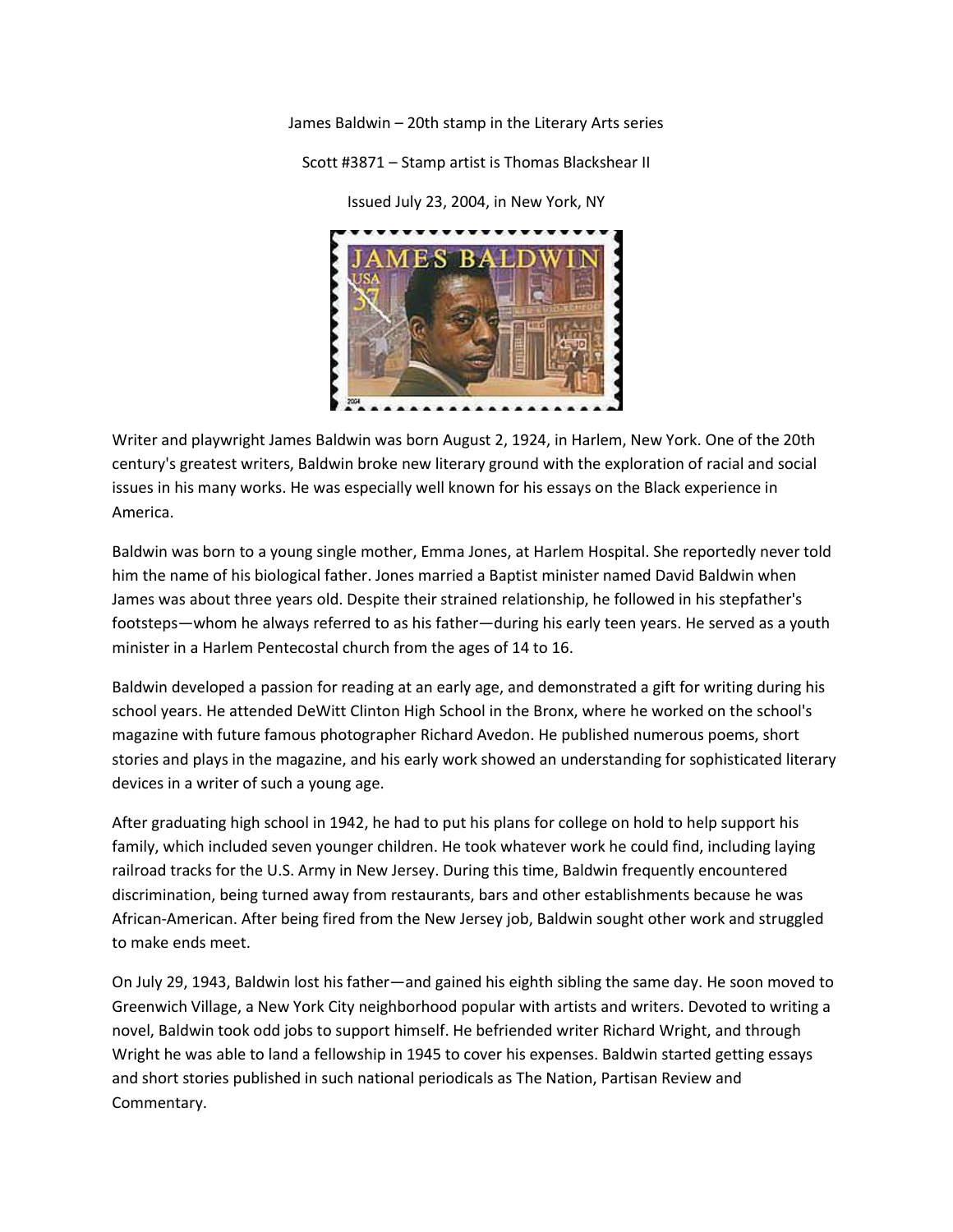Three years later, Baldwin made a dramatic change in his life, and moved to Paris on another fellowship. The shift in location freed Baldwin to write more about his personal and racial background. "Once I found myself on the other side of the ocean, I see where I came from very clearly...I am the grandson of a slave, and I am a writer. I must deal with both," Baldwin once told The New York Times. The move marked the beginning of his life as a "transatlantic commuter," dividing his time between France and the United States.

Baldwin had his first novel, Go Tell It on the Mountain, published in 1953. The loosely autobiographical tale focused on the life of a young man growing up in Harlem grappling with father issues and his religion. "Mountain is the book I had to write if I was ever going to write anything else. I had to deal with what hurt me most. I had to deal, above all, with my father," he later said.

In 1954, Baldwin received a Guggenheim fellowship. He published his next novel, Giovanni's Room, the following year. The work told the story of an American living in Paris, and broke new ground for its complex depiction of homosexuality, a then-taboo subject. Love between men was explored in a later Baldwin novel Just Above My Head (1978). The author would also use his work to explore interracial relationships, another controversial topic for the times, as seen in the 1962 novel Another Country.

Baldwin was open about his homosexuality and relationships with both men and women. Yet he believed that the focus on rigid categories was just a way of limiting freedom, and that human sexuality is more fluid and less binary than often expressed in the U.S. "If you fall in love with a boy, you fall in love with a boy," the writer said in a 1969 interview when asked if gayness was an aberration, asserting that such views were an indication of narrowness and stagnation.

Baldwin explored writing for the stage a well. He wrote The Amen Corner, which looked at the phenomenon of storefront Pentecostal religion. The play was produced at Howard University in 1955, and later on Broadway in the mid-1960s.

It was his essays, however, that helped establish Baldwin as one of the top writers of the times. Delving into his own life, he provided an unflinching look at the black experience in America through such works as Notes of a Native Son (1955) and Nobody Knows My Name: More Notes of a Native Son (1961). Nobody Knows My Name hit the bestsellers list, selling more than a million copies. While not a marching or sit-in style activist, Baldwin emerged as one of the leading voices in the Civil Rights Movement for his compelling work on race.

In 1963, there was a noted change in Baldwin's work with The Fire Next Time. This collection of essays was meant to educate White Americans on what it meant to be Black. It also offered White readers a view of themselves through the eyes of the African-American community. In the work, Baldwin offered a brutally realistic picture of race relations, but he remained hopeful about possible improvements. "If we...do not falter in our duty now, we may be able...to end the racial nightmare." His words struck a cord with the American people, and The Fire Next Time sold more than a million copies.